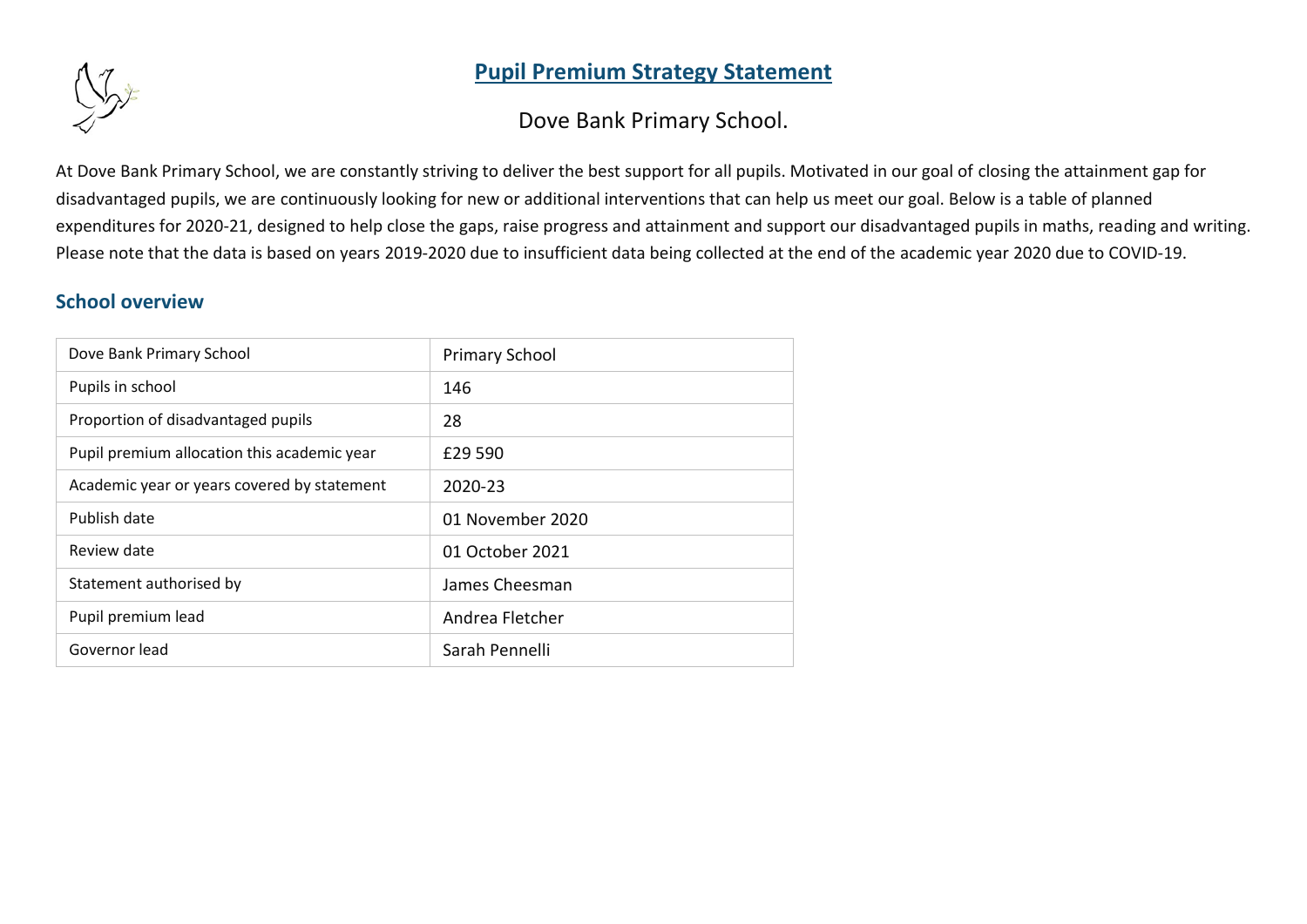# **Funding for 2020 to 2021**

| <b>Year Group</b> | <b>Total number of pupils</b> | Non-pupil premium | <b>Pupil Premium</b> |
|-------------------|-------------------------------|-------------------|----------------------|
| EYFS Oak          | 22                            | 22                | 0                    |
| 1 Elm             | 21                            | 17                | 4                    |
| 2 Birch           | 22                            | 15                | $\overline{7}$       |
| 3 Pine            | 22                            | 17                | 5                    |
| 4/5 Maple         | 29                            | 20                | 9                    |
| 5/6 Sycamore      | 30                            | 27                | 3                    |
| Total             | 146                           | 118               | 28                   |

Dove Bank Primary School currently has Pupil Premium (PP) pupils.

In the 2020 to 2021 financial year, schools will receive the following funding for each child registered as eligible for free school meals at any point in the last 6 years:

- £1,320 for pupils in reception year to year 6
- £2,300 for each LAC pupil (Looked after child)

Schools will also receive £2,300 for each pupil who has left local-authority care (LAC) because of 1 of the following:

- adoption
- a special guardianship order
- a child arrangements order
- a residence order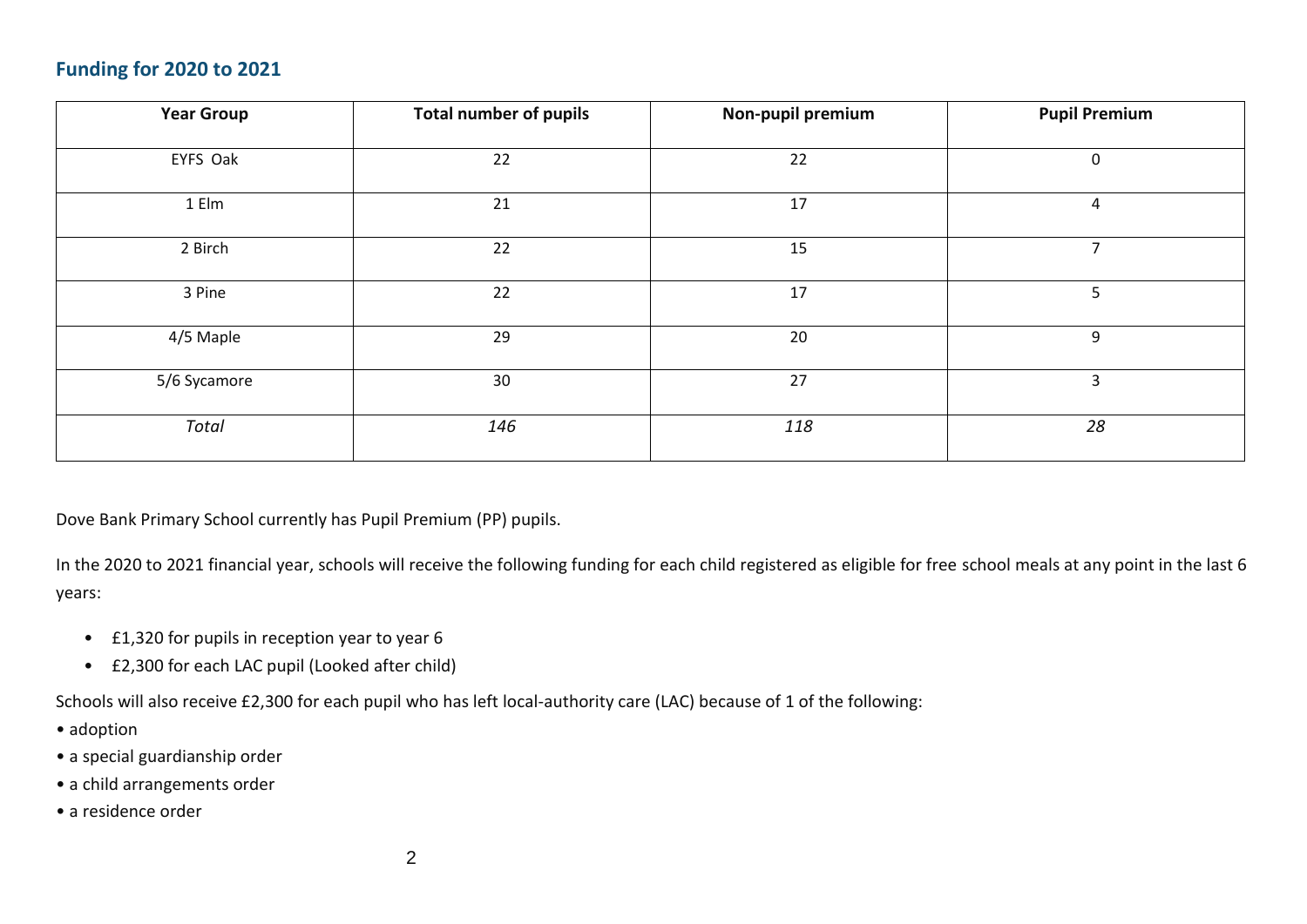| Number of pupil premium pupils and estimated Pupil Premium Grant (PPG) received for the academic year 2020-2021 |                                                                                                                            |  |  |
|-----------------------------------------------------------------------------------------------------------------|----------------------------------------------------------------------------------------------------------------------------|--|--|
| Total number of pupils on roll                                                                                  | 146                                                                                                                        |  |  |
|                                                                                                                 |                                                                                                                            |  |  |
| Total number of pupils receiving PPG                                                                            | 28                                                                                                                         |  |  |
|                                                                                                                 |                                                                                                                            |  |  |
| Estimated amount received for the academic                                                                      | £29 590                                                                                                                    |  |  |
| year 2019-2020                                                                                                  |                                                                                                                            |  |  |
|                                                                                                                 |                                                                                                                            |  |  |
|                                                                                                                 | What are our key strategies to close the attainment and progress gaps for Pupil Premium pupils at Dove Bank Primary School |  |  |
|                                                                                                                 |                                                                                                                            |  |  |
| <b>Quality First Teaching</b>                                                                                   |                                                                                                                            |  |  |
| Same day interventions                                                                                          |                                                                                                                            |  |  |
| Weekly interventions                                                                                            |                                                                                                                            |  |  |
| A rich, exciting and engaging curriculum for all                                                                |                                                                                                                            |  |  |
| <b>Evaluation of outcomes</b>                                                                                   |                                                                                                                            |  |  |

### **Disadvantaged pupil progress scores for last academic year**

| <b>Measure</b> | <b>Score</b>                  |
|----------------|-------------------------------|
| Reading        | 57% (-22% against all pupils) |
| Writing        | 43% (-27% against all pupils) |
| <b>Maths</b>   | 52% (-23% against all pupils) |

### **Disadvantaged pupil performance overview for last academic year**

| <b>Measure</b> | <b>Score</b>                  |  |
|----------------|-------------------------------|--|
| 65% all pupils | 43% (-22% against all pupils) |  |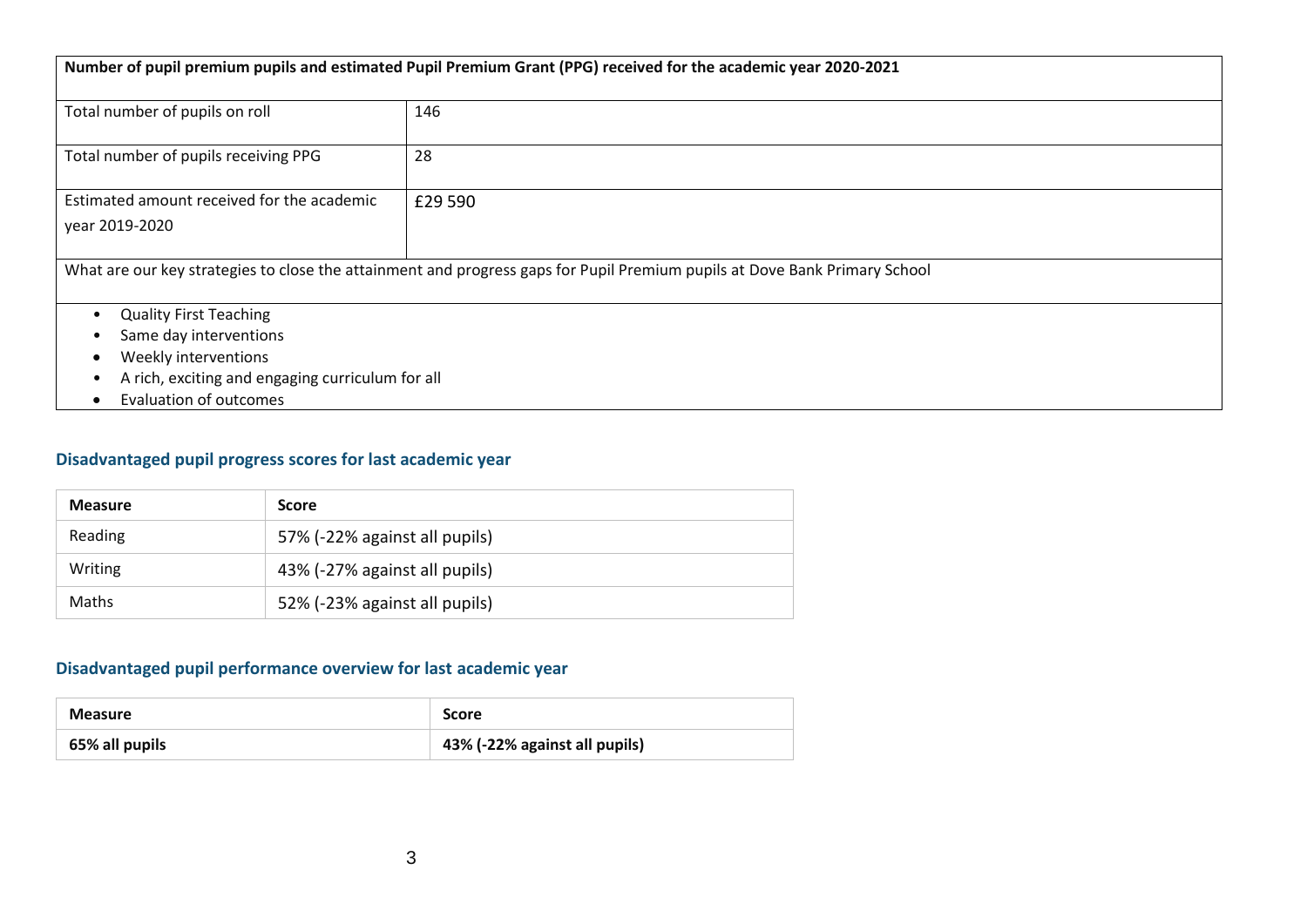#### **Monitoring and Implementation**

| Area             | Challenge                                                                                                  | <b>Mitigating action</b>                                                                                                 |
|------------------|------------------------------------------------------------------------------------------------------------|--------------------------------------------------------------------------------------------------------------------------|
| Teaching         | *Ensuring enough time is given over to allow for staff<br>professional development.                        | Use of INSET days and additional cover being provided by senior<br>leaders                                               |
|                  | *Ensuring all staff have enough time to compete 'Pupil Profile'<br>and have these updated at least termly. |                                                                                                                          |
| Targeted support | *Ensuring enough time for all staff to plan and deliver<br>intervention sessions.                          | Maths lead paired with part-time teacher returning from<br>parental leave to free up 2 days a week to lead small groups. |
| Wider strategies | *Engaging the families facing most challenges.                                                             | Working closely with the RGT support and other local schools<br>on strategies to engage all families.                    |

Barriers to future progress for pupils eligible for Pupil Premium.

**In-school barriers** *(issues to be addressed in school)*

1. Reading skills. Reading was below National Average at the end of KS2

2. Maths skills. Maths was below National Average at the end of KS2

3. Phonics and speech and language development.

**External barriers** *(issues which also require action outside school)*

4. Attendance and Punctuality. This reduces the time these pupils are accessing learning.